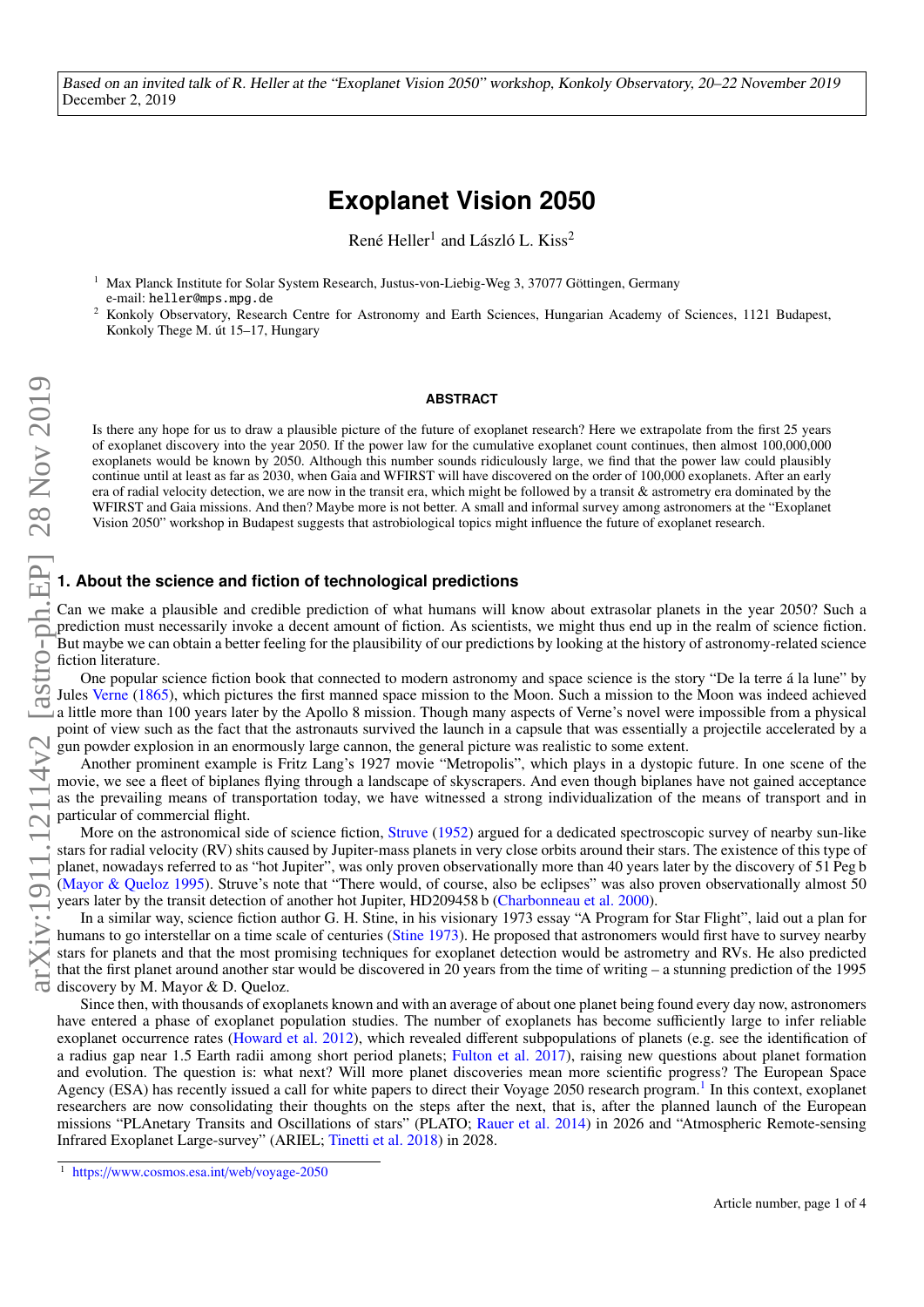

<span id="page-1-1"></span>almost 100,000,000 in 2050. The dashed lines are the envelopes of the data. Red numbers along the abscissa and ordinate denote the ranges of extrapolation, for which no data is yet available. The vertical bar above the year 2030 refers to a combination of the currently known exoplanet population and expected exoplanet yields for TESS, PLATO, Gaia, and WFIRST as presented in the literature. The data points were taken from the [National Academies of Sciences & Medicine](#page-3-9) [\(2018\)](#page-3-9) based on data by A. Weinberger/NASA Exoplanet Archive. Adapted and reproduced with permission from the National Academy of Sciences, Courtesy of the National Academies Press, Washington, D.C. Fig. 1. Extrapolation of the exoplanet count into the year 2050. The black solid line is a fit to the data from 1988 to 2018, which hits a value of

Here we discuss the future of exoplanet discoveries up to the year 2050. We are aware of the uncertainties that our predictions involve and we are aware of our unawareness of possibly many other unknowns. In this sense, this paper must be taken with a large grain of salt but we hope it might nevertheless be perceived as entertaining and stimulating.

# 2. Exoplanet eras and exoplanet counts

reached a combined planet yield rate of about a dozen per year in 2010, when the total planet count had risen to the hundreds. The first 100 planets or so were all found using the RV method, which is why we can safely refer to the mid- and late 1990s as the RV era. Serendipitous ground-based transit detections motivated the installation of dedicated large-scale transit surveys, which started to deliver discoveries in the middle of the first decade of the 2000s, such as the Optical Gravitational Lensing Experiment (OGLE; [Konacki et al.](#page-3-10) [2003\)](#page-3-10), the Transatlantic Exoplanet Survey (TrES; [Alonso et al.](#page-3-11) [2004\)](#page-3-11), the Hungarian Automated Telescope Network (HATNet; [Bakos et al.](#page-3-12) [2004\)](#page-3-12), and the Super Wide Angle Search for Planets (SuperWASP; [Pollacco et al.](#page-3-13) [2006\)](#page-3-13). These surveys The success of the "Convection, Rotation and planetary Transits" mission (CoRot; [Auvergne et al.](#page-3-14) [2009\)](#page-3-14) and of the Kepler mission [\(Borucki et al.](#page-3-15) [2010\)](#page-3-15) then further boosted the detection rates. In fact, most of the exoplanets known today have been discovered with the Kepler telescope. As of [2](#page-1-0)8 Nov. 2019, the NASA Exoplanet Archive<sup>2</sup> counts a total of 4099 confirmed exoplanets. From an exoplanet count perspective, it is thus natural to state that today's exoplanet researchers are working in a transit era.

Figure [1](#page-1-1) shows a summary of the annual exoplanet detection count as a function of time. The lower left corner of this plot contains data from the NASA Exoplanet Archive as shown by the [National Academies of Sciences & Medicine](#page-3-9) [\(2018\)](#page-3-9).<sup>[3](#page-1-2)</sup> The black solid line indicates our fit to the data, and the dotted lines show an extrapolation of the envelope of the data. The red numbers along the abscissa and the ordinate indicate the predictive part of the diagram, where we gradually leave the realm of science and enter the realm of fiction. In particular, in 2050 the fit suggests an exoplanet count of almost  $10^8$ , potentially corresponding to a few percent of all the planets in the Milky Way if the average planet occurrence rate would be of the order of a few planets per star. The evaluation as to how realistic such a prediction is, is left to the opinion of the reader.

That said, we can construct a plausible estimate for the year 2030. Let us start with a total lump sum of 20,000 exoplanets from the past primary Kepler mission and the completed K2 mission [\(Howell et al.](#page-3-16) [2014\)](#page-3-16), from today's Transiting Exoplanet Survey Satellite (TESS; [Ricker et al.](#page-3-17) [2014\)](#page-3-17), and from the planned 2026 PLATO mission [\(Rauer et al.](#page-3-7) [2014\)](#page-3-7). Then we add the expected

<span id="page-1-0"></span><sup>2</sup> https://[exoplanetarchive.ipac.caltech.edu](https://exoplanetarchive.ipac.caltech.edu/)

<span id="page-1-2"></span><sup>3</sup> After our presentation of Fig[.1](#page-1-1) at the "Exoplanet Vision 2050" workshop we have learned after that a similar plot was published online on 24 Oct. 2016 by E. Mamajek at https://twitter.com/EricMamajek/status/[790786565496680449.](https://twitter.com/EricMamajek/status/790786565496680449) He derived a power law dependence with a doubling time of 27 months.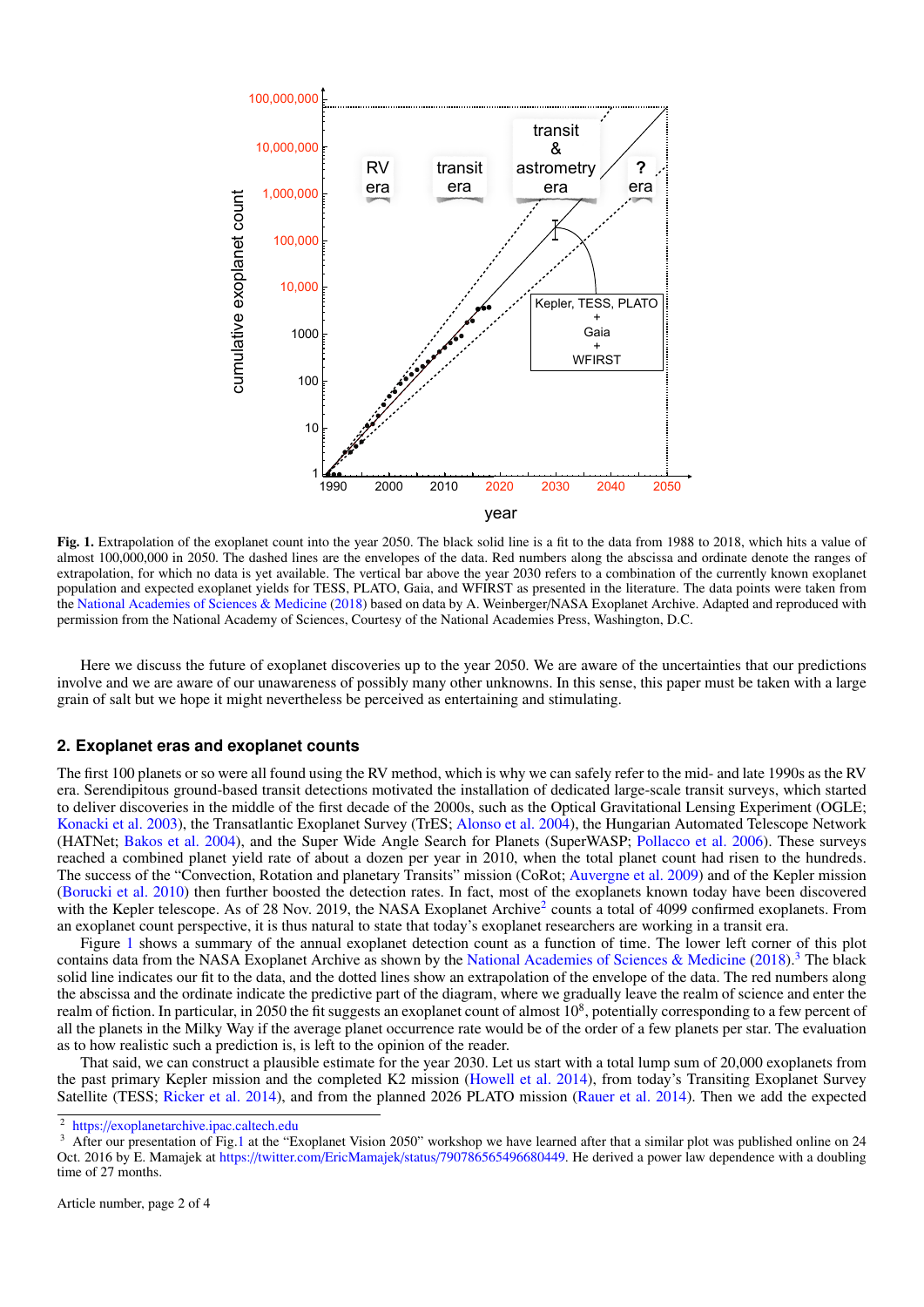Looking back from 2050, the second exoplanet-related Nobel Prize went to...



<span id="page-2-2"></span>Fig. 2. Response of the audience at the Exoplanet Vision 2050 workshop to the question of the next exoplanet-related research topic that will be awarded with a Noble Prize

planet yield from the present-day Gaia mission, which ranges between 15,000 and 90,000 depending on the final mission duration, the actual occurrence rates of massive planets in wide orbits etc. [\(Perryman et al.](#page-3-18) [2014\)](#page-3-18). The Wide Field Infrared Survey Telescope (WFIRST; [Spergel et al.](#page-3-19) [2015\)](#page-3-19), with an expected launch in 2025 and a mission duration of five years, is supposed to find another about 70,000 to 150,000 transiting exoplanets, details depending mostly on the actual occurrence rate of hot Jupiters in the WFIRST observing fields [\(Montet et al.](#page-3-20) [2017\)](#page-3-20). In summary, our literature research suggests that a total exoplanet count of between 105,000 and 260,000 can be expected for 2030, which is indicated with a vertical error bar in Fig. [1.](#page-1-1) Most astoundingly, we find that the power law fit goes precisely through this error bar and that this tolerance window is located entirely within the envelope of the predictions. With Gaia and WFIRST dominating the exoplanet count in the 2030s, one could reasonably predict that this will be a transit & astrometry era of exoplanet detections.

What would be the next era, the one dominating the exoplanet population by 2050? We don't know. That said, we do have an idea when we might know. We consider two examples of an exoplanet space mission, Kepler and PLATO. The first mentioning of the photometric method as a means to find extrasolar planets goes back to [Borucki & Summers](#page-3-21) [\(1984\)](#page-3-21) and the first formal proposal was rejected by NASA in 1992.<sup>[4](#page-2-0)</sup> Kepler launched in 2009. This implies a time from the first idea to launch of 25 years and a time from the first proposal to launch of 17 years. The case for PLATO was similar. Initially drafted in 2005 (H. Rauer, priv. comm.), it was first proposed as a medium class mission for Europe's Cosmic Vision 201[5](#page-2-1)-2025 program for launch in 2017-2018.<sup>5</sup> PLATO was rejected at this stage but ESA accepted its successor version for an M3 mission profile in 2014. The launch is now planned for 2026. This gives a time from the first proposal to (planned) launch of 19 years. If these time lines are typical for the exoplanet missions to come, then any mission that would dominate exoplanet science in 2050 would have gathered the data in the 2040s, which means that it would have been proposed in the 2020s. Thus, within the next about ten years, we might have an idea about the exoplanet searches that *will have been* conducted in 2050.

### **3. Future topics**

More is not necessarily better. Though moving on from knowing one planet to knowing 1000 planets certainly provided the basis for almost everything that is currently known about exoplanets, it is not clear that moving on another three orders of magnitude from 1000 planets to 1,000,000 would have the same profound impact on the field. Statistics would, by definition, be better. And we would naturally know more of the individual special cases of extrasolar planets. But would it shift our paradigms about planet formation as much as the discovery of the first few hot Jupiters? Maybe it is more reasonable not to simply hunt for ever more planets but to focus the resources on a limited amount of topics in the field of extrasolar planets that are interesting and that affect our knowledge and inspiration the most. What could these topics be?

In the year 2019, the year of the first Nobel Prize ever awarded to a discovery in the field of extrasolar planets, it is thus only natural to ask ourselves: what could be the next exoplanet-related achievement or discovery that will be awarded with a Nobel Prize? During the "Exoplanet Vision 2050" workshop at Konkoly Observatory in Budapest (20–22 Nov. 2019), the lead author of this report gave a talk, in which he held a vote among the audience on five proposed topics. These topics had been collected from the participants at the conference prior to the talk. Figure [2](#page-2-2) shows the outcome of this live poll. The winner is an exomoon discovery, a topic that has certainly gained considerable attraction in the exoplanet community over the past decade (for a review see [Heller](#page-3-22) [2018\)](#page-3-22). Of equal interest to us is the range of topics that was proposed, reaching from the surface mapping of an Earth-like planet and the detection of atmospheric spectral biomarkers in an Earth-like planet or on Proxima b [\(Anglada-Escudé et al.](#page-3-23) [2016\)](#page-3-23) to the

<span id="page-2-0"></span><sup>4</sup> elsevier.com/connect/[everyone-agrees-your-method-is-not-going-to-work-william-borucki-on-the-power-of-resolve-in-nasas-kepler-mission](https://www.elsevier.com/connect/everyone-agrees-your-method-is-not-going-to-work-william-borucki-on-the-power-of-resolve-in-nasas-kepler-mission)

<span id="page-2-1"></span><sup>5</sup> See the PLATO Definition Study Report (Red Book) at https://[sci.esa.int](https://sci.esa.int/s/8rPyPew)/s/8rPyPew.